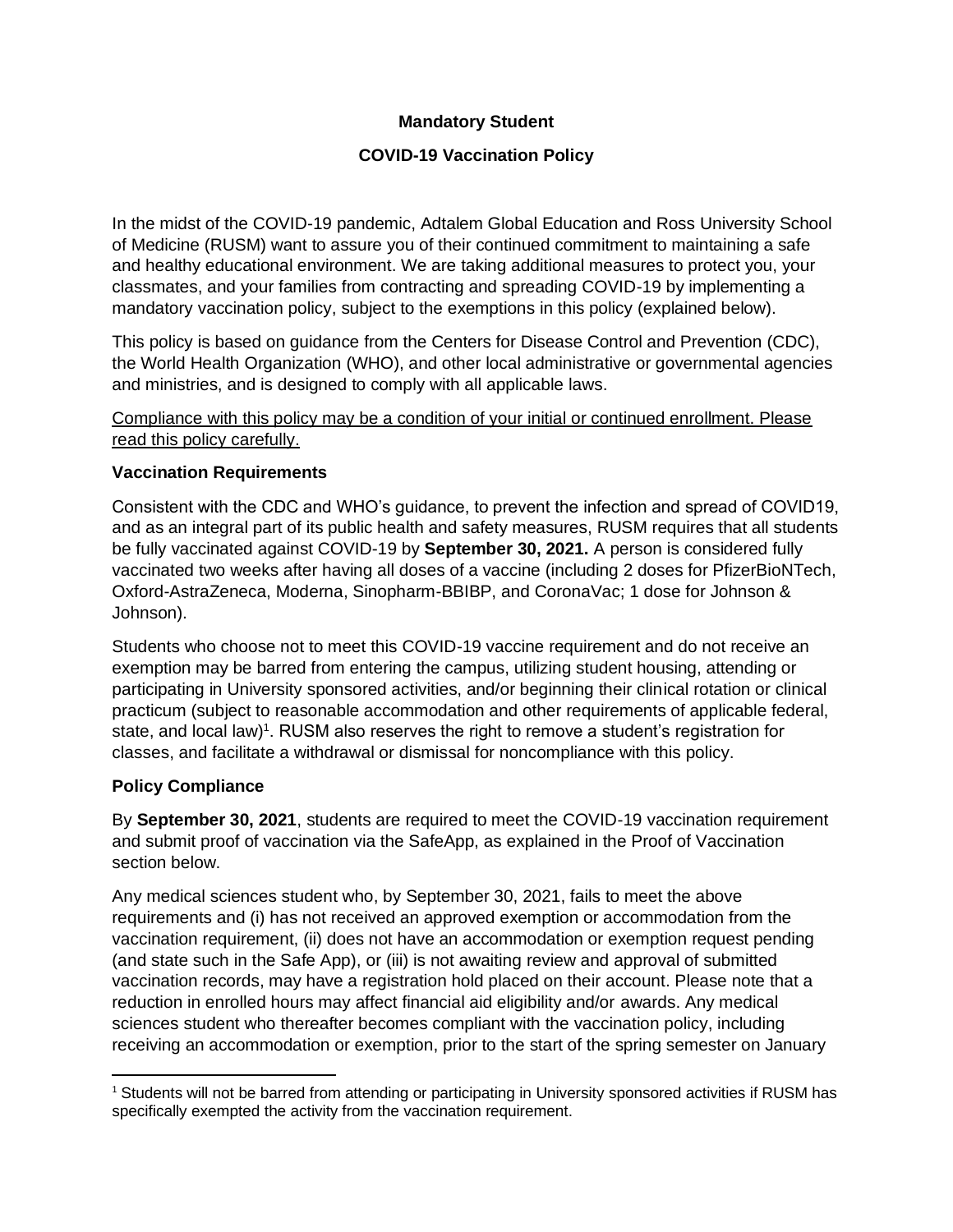10, 2022, will be eligible to enroll for the January 2022 semester and receive financial aid in accordance with existing policy. Any student who still has a registration hold on their account at the start of the spring semester on January 10, 2022 may receive an Approved Absence (AA) as defined in the 2 RUSM Student Handbook. Any student on an AA, who thereafter becomes compliant with the vaccination policy, including receiving an accommodation or exemption, after the start of the January semester, but before the start of the May 2022 semester will be eligible for medical sciences registration at RUSM in May 2022 in accordance with existing policy.

Any clinical sciences student who, by September 30, 2021, fails to meet the above requirements and (i) has not received an approved exemption or accommodation from the vaccination requirement, (ii) does not have an accommodation or exemption request pending (and state such in the Safe App), or (iii) is not awaiting review and approval of submitted vaccination records may have all rotations beginning January 1, 2022 or later removed from their schedule and a registration hold placed on their account. This may result in a reduction in enrolled hours. Please note that a reduction in enrolled hours may affect financial aid eligibility and/or awards during the January (Spring) 2022 semester. Any clinical sciences student who, after September 30, 2021, becomes compliant with the vaccination policy, including receiving an accommodation or exemption, prior to the January 1, 2022 semester will be eligible to schedule clinical rotations and receive financial aid so long as they are compliant with other policies required for clinical registration in accordance with existing policy. Any student who still has a registration hold on their account at the start of the spring semester on January 10, 2022 may be placed in a Temporary Withdrawal status as defined in the RUSM Student Handbook. Any student in a Temporary Withdrawal status, who thereafter becomes compliant with the vaccination policy, including receiving an accommodation or exemption, including receiving an accommodation or exemption, after the start of the January semester, but before the start of the May 2022 semester will be eligible for clinical sciences registration at RUSM will be eligible to schedule clinical rotations and receive financial aid during the remaining weeks of the January 2022 semester and the entirety of future semesters so long as they are compliant with other policies required for clinical registration in accordance with existing policy.

Any student who is currently on an Approved Absence (AA) or any non-active status including but not limited to: Temporary Withdrawal (TW), Inactive Status (IS), or Suspension (SU) as defined in the RUSM Student Handbook and by September 30, 2021 fails to meet the above requirements and (i) has not received an approved exemption or accommodation from the vaccination requirement, (ii) does not have an accommodation or exemption request pending (and state such in the Safe App), or (iii) is not awaiting review and approval of submitted vaccination records, may have a registration hold placed on their account. Any student who was on an Approved Absence or non-active status who thereafter becomes compliant with the vaccination policy, including receiving an accommodation or exemption, prior to the January 2022 semester will be eligible to come out of their AA or non-active status in accordance with existing policy. Any student who is placed in an AA or TW status during the January 2022 semester due to vaccine non-compliance as outlined above, and on the last day of the January 2022 semester is on that status due only to vaccine non-compliance, may be Administratively Withdrawn from the University before the first day of the May (Summer) 2022 semester.

#### **Vaccine Administration**

You are responsible for scheduling and obtaining all recommended doses of an FDA or WHO approved or EUA-approved COVID-19 vaccine. In the event you are unable to obtain the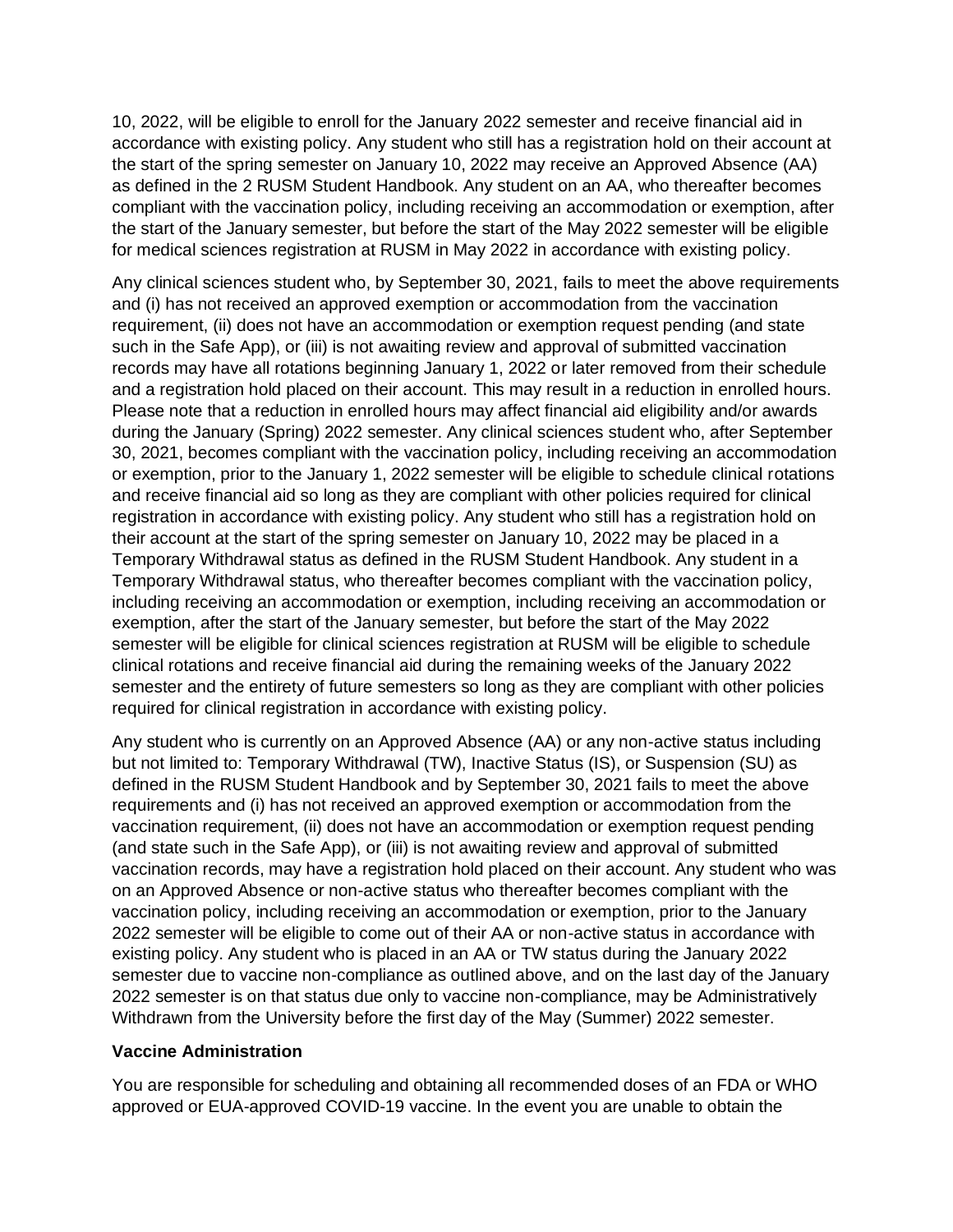vaccine due to your physical location or health/religious reasons, you will need to follow the Accommodation and Exemption Request Process outlined below.

### **Proof of Vaccination**

Where permitted by local law (exceptions noted in attached chart), you must provide proof of vaccination from the vaccine administrator or a CDC-issued vaccination card including the vaccination place, date(s), and name, by the date communicated by your institution via the Safe App. In locations where mandated disclosure is not permitted, you may volunteer to provide written proof of vaccination as prescribed above; if you choose not to volunteer such written proof, you will be required to wear a mask while on campus and to otherwise adhere to all other COVID-19 safety measures, as communicated by Adtalem and RUSM. Do not include any medical or genetic information with your proof of vaccination. Adtalem and RUSM will keep your vaccination information confidential, consistent with applicable laws.

## **Accommodation and Exemption Requests**

#### *Disability Accommodation*

In accordance with RUSM's disability accommodation policy, RUSM provides reasonable accommodations, absent undue hardship, to qualified individuals with disabilities that enable them to participate in their educational program. Reasonable accommodation may include appropriate adjustment or modifications of policies, including this Mandatory Vaccination Policy.

If you believe you need an accommodation regarding this policy because of a disability, you are responsible for requesting a reasonable accommodation from the institution or program's disability services provider. The Office of Student Disability Services can be reached at rusmosds@adtalem.com or 855.229.0848 to begin the request process. Please note that documentation will be required as part of the process.

#### *Religious Accommodation*

Adtalem Global Education and its institutions provide reasonable accommodations to students with sincerely held religious beliefs, observances or practices that conflict with getting vaccinated or receiving the type of vaccine currently available.

If you believe you need an accommodation regarding this policy because of your sincerely held religious belief, you are responsible for requesting a reasonable accommodation from the Office of Equity and Access at [equity@adtalem.com.](mailto:equity@adtalem.com)

#### *Exemption for Access Reasons*

Exemptions for students who are unable to access the vaccine may be available on a casebycase basis. Students requesting an exemption are required to provide supporting documentation outlining why their circumstances prevent them from obtaining a vaccine. For exemption requests not related to health conditions or religious reasons, students are required to upload a personal statement explaining their lack of access, along with the exemption form. Students receiving a vaccination exemption may be required to participate in increased levels of COVID19 testing, masking and quarantine/isolation procedures.

Adtalem and its institutions may request additional documentation supporting the need for an accommodation or request for any other exemption. Adtalem and its institutions will maintain